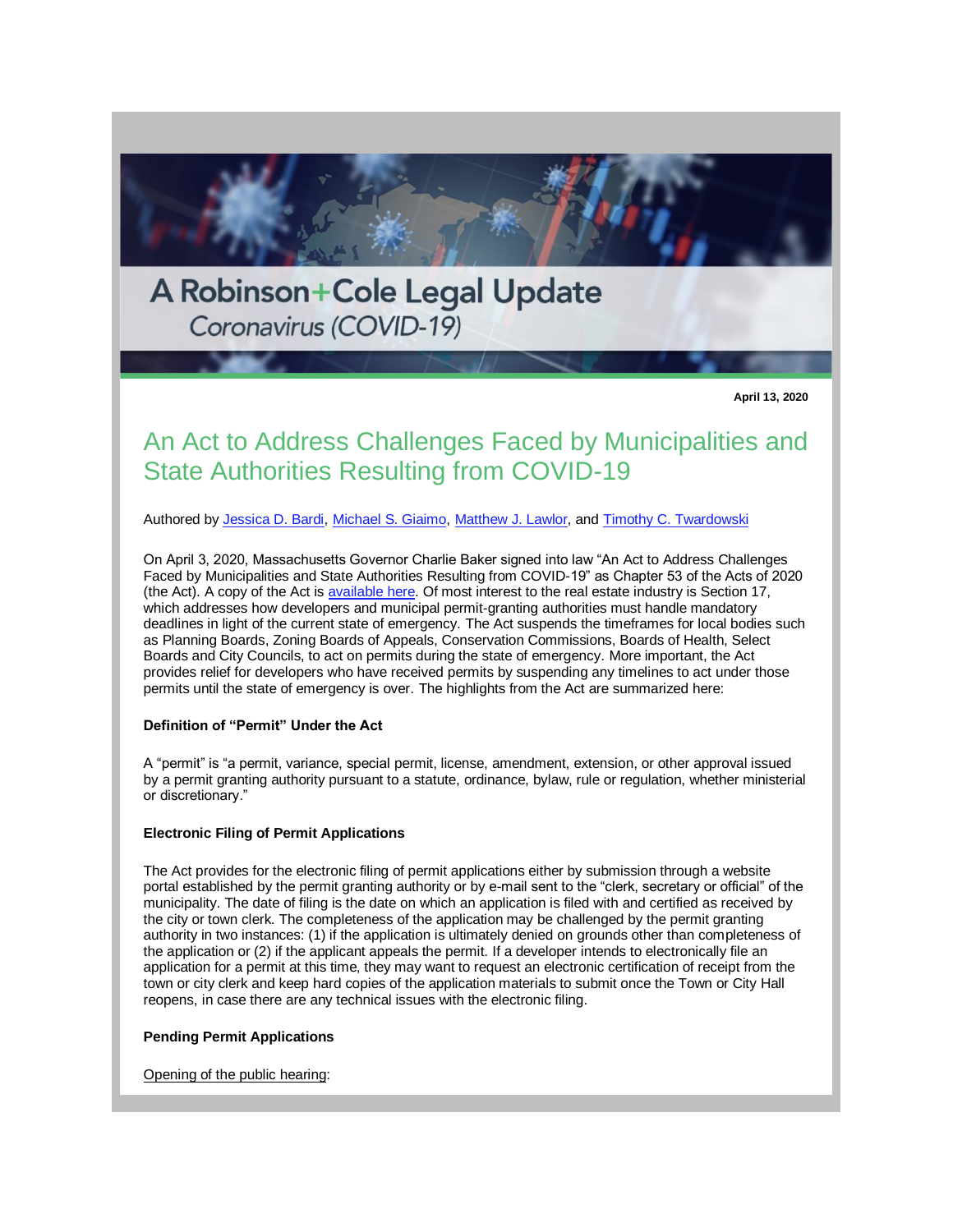Effective March 10, 2020, the Act fully suspends any required timelines to open a public hearing on an application. The suspension will continue until 45 days after the state of emergency ends, unless otherwise provided by law. For example, if a local board had 65 days to open a hearing on an application that was filed on March 10, 2020, the Act provides that the 65-day deadline would not begin to run until 45 days after the state of emergency ends.

## Continued public hearings:

The Act provides that public hearings that have been opened and continued as of March 10, 2020 are "automatically" tolled and continued to the first hearing date of the permit granting authority following the end of the state of emergency, provided that this date is within 45 days of the end of the state of emergency. Most municipalities post a schedule of public hearing dates on their websites for the various permit-granting authorities within the municipality. If an Applicant is concerned about a prospective date of a public hearing, the Applicant may want to consider reaching out to the Municipal Clerk or to the Town Planner, Conservation Agent or other municipal employee who works with the permit-granting authority that is hearing the application. One issue that is not clear is whether the intent of the Act is to have hearings that opened before March 10 "automatically" continued even if the permitting authority would be willing to meet virtually during the emergency to conclude a hearing and issue a decision so that a use or development is not unnecessarily delayed.

#### Notice:

The Act is silent on public notice requirements; however, if notice was already posted, published and sent to abutters for a hearing that did not occur as anticipated, or was opened and continued to a date on which a continued hearing could not be held, it will presumably need to be re-published, mailed and posted with the new public hearing date. Applicants may wish to confirm with the municipalities how this notice will be handled in order to avoid any potential defect in notice claims resulting from the delay in the public hearing. For hearings that will be opened or continued under rules for virtual meetings, applicants will be interested in affirming that the mechanism for public participation in the hearing is effectively announced to the public and disseminated to those who are entitled to individual notice, to reduce the likelihood of later procedural challenges.

#### Actions by the permit-granting authority:

The Act provides that all timelines for the permit-granting authority to act on a permit application are tolled during the state of emergency. Once the state of emergency ends, the permit granting authority has up to 45 days to act on an application, unless the applicant and the permit-granting authority agree in writing to an alternative timeline. During the state of emergency, no permits will be considered constructively granted, approved or denied as a result of the permit-granting authority's failure to act. In general, this addresses the strict timelines for permit-granting authorities to act on applications to avoid a constructive grant. Frequent occurrences of constructive grants include: the failure of a Zoning Board of Appeals to take final action on a special permit application within 90 days of the close of the public hearing (G.L. c. 40A, § 9); failure of a Zoning Board of Appeals to render a decision on an application for a comprehensive permit within 40 days of the close of the public hearing (G.L. c. 40B, § 21); and failure of a Conservation Commission to issue a decision within 21 days of the close of the public hearing (G.L. c. 131, § 40 and 310 CMR 10.05(6)). Therefore, in instances in which a public hearing has been closed, whether before or after March 10, 2020, once the state of emergency is lifted, the permit-granting authority must take action on the permit application within 45 days.

The chair of the permit-granting authority may independently schedule or reschedule the hearing or decision deadlines on a pending application, except that such hearing or decision must take place within 45 days after the termination of the state of emergency. The chair must provide written notice of the rescheduled date to the applicant at their address and the general public via electronic posting to the city or town clerk's website.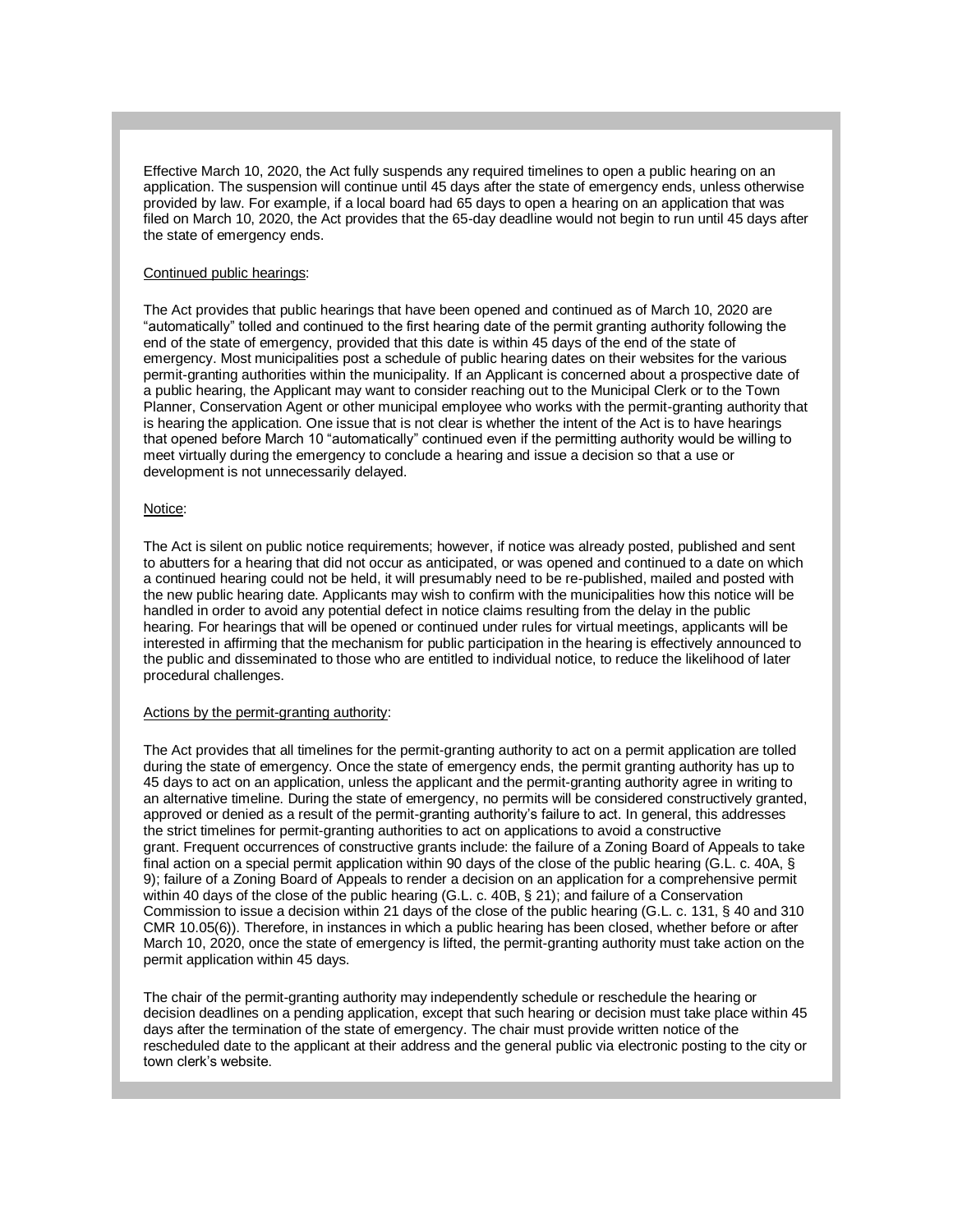Whether a developer is seeking to file an application, has an application pending before a local permit granting authority, or is awaiting a decision on its application, Robinson+Cole's Massachusetts Land Use attorneys are available to assist with any questions you may have during the state of emergency.

## **Already-Issued-Permits**

The Act provides that for a permit that is in effect as of March 10, 2020, the expiration date and any deadlines for performing conditions of the permit are tolled for the duration of the state of emergency. Similarly, any requirement that the permit be recorded with the registry of deeds or filed with the land court before the permit holder can exercise any rights under the permit is tolled during the emergency. The Act does not prohibit a permit holder from applying for and obtaining other permits and approvals and commencing construction activities before the permit is recorded. For example, if a permit holder has received a special permit, but has not recorded it at the registry of deeds, that permit holder may still apply for a building permit from the municipality and exercise that permit if it is issued. If permit holders have any concerns over their obligations under a validly issued permit, Robinson+Cole's Massachusetts Land Use attorneys are available to assist.

The Act provides that a permit-granting authority cannot revoke or modify a permit due to the permit holder's failure to exercise their rights or otherwise commence or continue work authorized under the permit as a result of the state of emergency. The Act imposes a 60-day grace period for permit holders to commence or continue work or otherwise act under a validly issued permit after the state of emergency terminates. A permit holder may seek additional time to exercise rights under a permit at the discretion of the permit-granting authority for good cause shown. The chair of a permit-granting authority may independently grant such an extension request.

## **Specific Actions by Local Board and Officials Now Allowed During the State of Emergency**

The Act allows a permit granting authority to conduct public meetings and hearings remotely, consistent with the Governor's "Order Suspending Certain Provisions of the Open Meeting Law, G.L. c. 30A, §20," which allows for virtual participation by applicants and the public in real time, and is available [here.](https://protect-us.mimecast.com/s/-nukCPNGw8C0ngrXcmMuDa?domain=r20.rs6.net) Robinson+Cole is available to assist with any virtual public hearings conducted during the state of emergency.

A permit-granting authority may also issue decisions on permit applications for which public hearings or meetings have been properly conducted. Furthermore, building commissioners are not prohibited from issuing building and demolition permits.

It is important to bear in mind that the Act applies to the conduct of public hearings and public meetings by local town and city boards and commissions, but not to state agencies, departments, or commissions. The Governor's "Order Suspending State Permitting Deadlines and Extending the Validity of State Permits" (the Order), specifically applies to permitting by state agencies, and similarly suspends the timeframes for state agencies to conduct hearings and act on permit applications before them. The Order addressing stateissued permits is [available here.](https://protect-us.mimecast.com/s/Hhk1CQWXxRfXLVEPhO1AWY?domain=r20.rs6.net) The state agency-related Order requires that applicable deadlines resume 45 days after the termination of the state of emergency.

# **Additional Thoughts**

It remains to be seen whether legislation similar to the 2010 Permit Extension Act will be enacted to further relax timelines for exercising newly-issued permits. For now, permit holders need to know that the Act provides that in covered circumstances they are not obligated to commence or continue work under a local permit during the state of emergency and they will have 60 days to begin or continue work under that permit once the state of emergency ends, unless they've been given a further extension by the chair of the permit-granting authority. For those with a submitted permit application awaiting the opening of a public hearing, or otherwise pending before a permit granting authority, the Act provides that all deadlines to hear